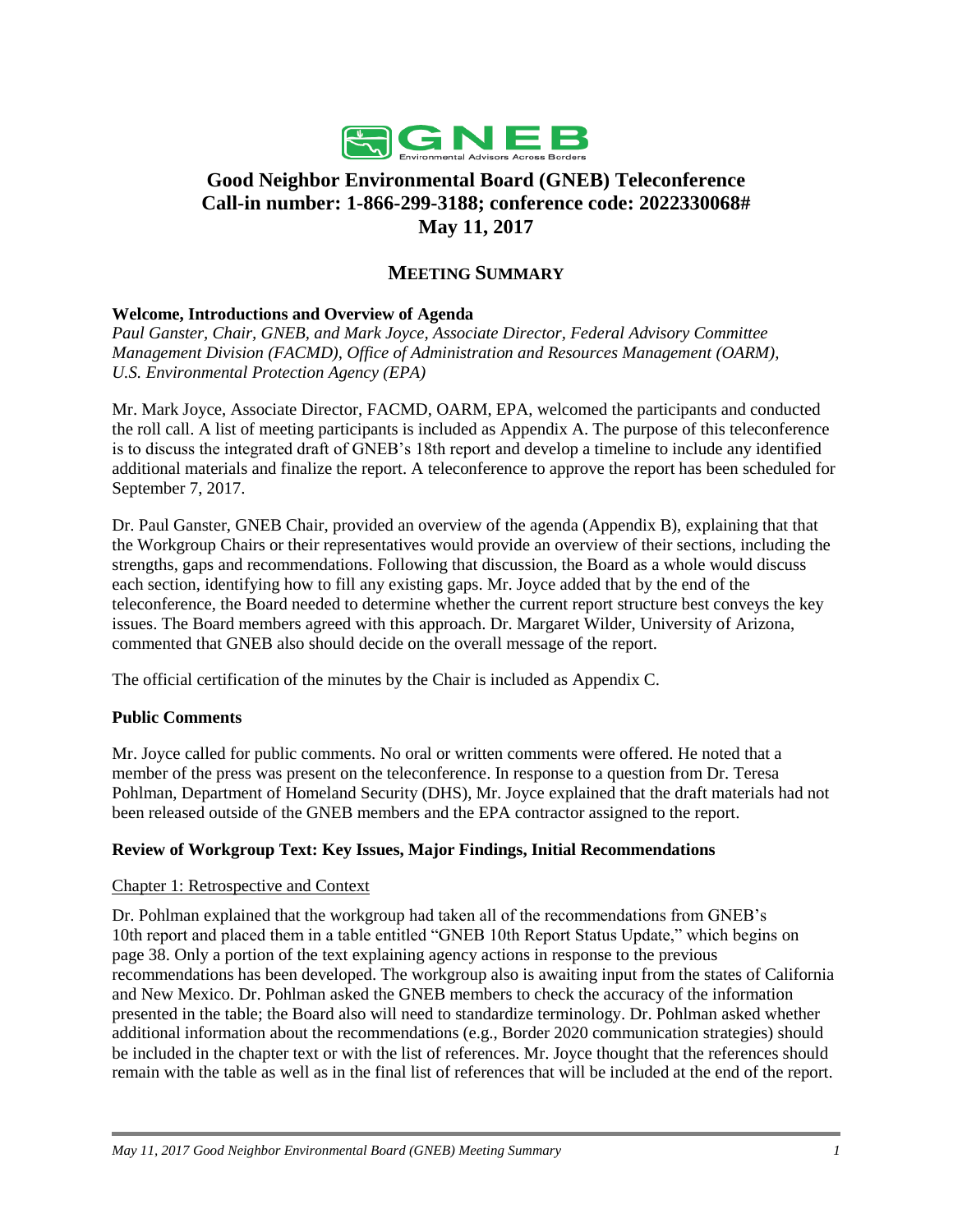It is important to include the table because it documents the effects of GNEB's recommendations. Dr. Ganster agreed with the table's importance.

Dr. Pohlman reported that the workgroup planned to meet via teleconference to discuss the next draft of Chapter 1, as additional text will be added. Ms. Jennifer Hass, DHS, requested feedback from the International Water and Boundary Commission (IBWC) representative regarding information included in Chapter 1. Mr. Joyce stated that all additional text must be provided within the next 2 weeks.

### Chapter 2: Infrastructure

Mr. Joyce explained that no workgroup representatives were present on the teleconference. This chapter, which currently is only roughly outlined, will need additional input from GNEB members. He already has spoken to members with expertise who can further develop this chapter. Ms. Hass volunteered to help develop this chapter.

### Chapter 3: Challenges and Opportunities

Ms. Lisa LaRocque, City of Las Cruces (New Mexico), provided an overview of "Section 3.1: Ecosystem Services." The first recommendation deals with border community collaboration and lessons learned. The Tijuana River collaboration example that the members learned about during the February 2017 face-toface meeting is well articulated in this section. Also highlighted is a Peace Parks example from the countries of Jordan and Israel. The question is whether to develop this example further to describe the shared border area and ecosystem management approach of these countries. The workgroup plans to further develop the case study regarding the Buenos Aires National Wildlife Refuge and Organ Pipe Cactus National Monument. Mr. Jonathan Andrew, Department of the Interior, volunteered to provide additional information about this. Ms. LaRocque explained that it would be beneficial to include data regarding wildlife benefits at these locations compared to others. She acknowledged that the sections on agriculture and minimizing road development need to be further developed. The agriculture section may need to be moved. The recommendation regarding use of the National Environmental Policy Act needs additional information regarding cost escalation when actions are reactive rather than proactive.

Dr. Pohlman commented that the location and type of border infrastructure will be determined by mission needs. Both sides (i.e., mission and environment) should be presented in this section. Mr. Joyce responded that GNEB members would be welcome to provide input to ensure that the messages and tone are appropriate.

Dr. Keith Pezzoli, University of California, San Diego, noted that the section on infrastructure is important. Infrastructure and its effects on a number of levels of security can be considered in the report. Ecosystem services can be considered as green infrastructure, and the report can explore ecosystem services effects on fire, flood and drought in the context of border infrastructure and increased security. The National Science Foundation (NSF) is beginning to consider the connection between national security and food, water and energy security. These types of security and their effects on fire, flood and drought will directly affect border patrols and residents. He tried to include this understanding in the agriculture section. The section on infrastructure currently focuses on energy, and Dr. Pezzoli wondered whether it is possible to include other types of security in that section to emphasize a whole-systems infrastructure approach. He volunteered to help provide this perspective in the report. Ms. LaRocque acknowledged the mission-driven aspect of border infrastructure and agreed that whole-systems thinking is important, especially in terms of cost savings that can be realized in exploring other options. Dr. Pohlman commented that the positive effects on invasive species that agriculture inspectors have must be included in this type of a discussion. Mr. Stephen Niemeyer, Texas Commission on Environmental Quality, agreed that a discussion of agriculture inspections needs to be included. Mr. Joyce added that the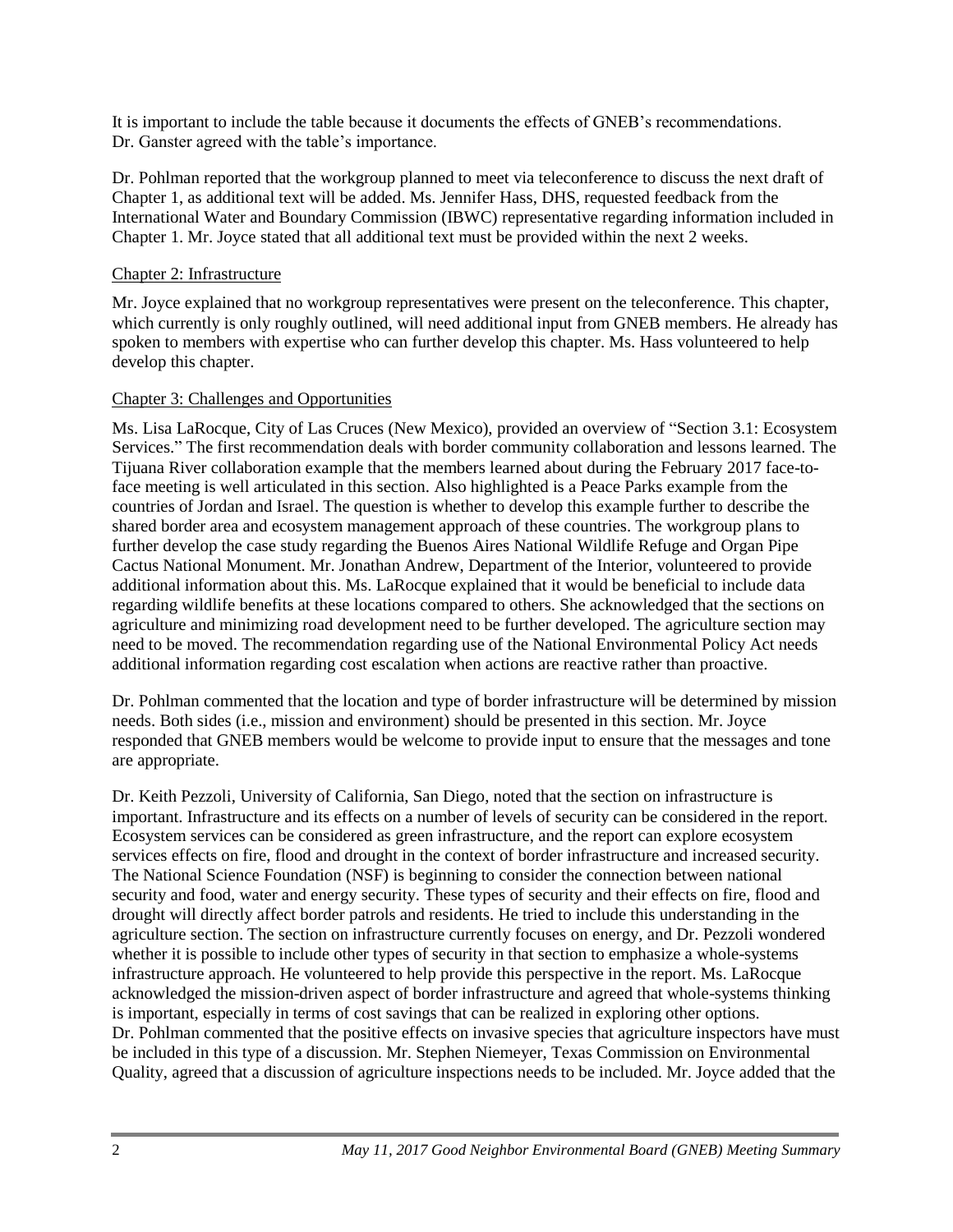structure of the report may be revised to better highlight the report's key messages and concepts; text will be moved, and sections may be combined.

Dr. Pezzoli explained that he had provided 3 pages of information about food and border security, and he would like to ensure that it is included in the appropriate section of the report. Ms. Hass sent to Mr. Joyce a link to a website with information regarding agricultural inspections to help the workgroup add this information to the text.

Dr. Ganster stated that GNEB members also need to consider ideas for photographs and images that will illustrate the report's key points. He added that the former director of the Cabeza Prieta National Wildlife Refuge performed a GIS image analysis showing unauthorized footpaths, jeep trails and so forth throughout the protected area; this analysis may include the Organ Pipe Cactus National Monument. Including this imagery and map with more recent imagery would demonstrate a significant decrease in the amount of land affected by unauthorized trails and the positive effects of border barriers. Mr. Andrews volunteered to explore the possibility of including these images.

Dr. Cyrus Reed, Sierra Club, noted that this chapter is missing information about the wild and protected areas along the border that need special consideration in terms of installing infrastructure. He will provide text, images and a map addressing this. Ms. LaRocque promised to follow up with him about this addition to the chapter.

Dr. David Eaton, The University of Texas at Austin, explained that "Section 3.2: Emergency Response and Preparedness" will be comprehensive and include federal, state and local emergency response plans. He will provide the text for the section within the next week. Mr. Joyce explained that the report must focus on actions that the federal government should be taking. The Board provides recommendations to the U.S. President regarding federal government actions and not state and local government actions. Information about state, local and tribal governments can be included in the context of the federal government's efficient cooperation with them. Dr. Ganster agreed that this section must address the federal government and border security.

Mr. Samuel Coleman, EPA Region 6, reiterated Dr. Pohlman's earlier point about security issues and installation of border infrastructure being mission driven. EPA wants to support this mission while identifying methods to improve environmental conditions and sustainability along the U.S.-Mexico border. Access roads and construction methods bear some discussion in terms of ensuring the safety and security of border patrol agents and ultimately meeting the mission of increased border security. He will provide additional comments regarding this issue.

Mr. Niemeyer noted that the table does not mention equipment transferred to Mexico for emergency response. He thought that EPA Regions 6 and 9 facilitated this transfer. Mr. Coleman responded that because the report's focus is on the U.S. side of the border, this information was not included intentionally. Mr. Joyce agreed that the report focuses on the U.S. side, but collaboration with Mexico can be mentioned. Mr. Niemeyer explained that this issue was the focus of a recommendation from the 10th report, and Mexico performs emergency response on the U.S. side of the border. The equipment transfer could document another positive result of the Board's recommendations. Dr. Ganster added that all GNEB reports state that issues affecting both countries need binational communication and coordination. Mr. Coleman agreed to include this type of information as appropriate while maintaining a U.S. focus. Dr. Eaton will coordinate with Mr. Niemeyer to include information about the equipment transfer in this section. Ms. Lisa Schaub, EPA Region 6, added that some information, including links to websites, is included in the table, and Region 6 personnel can assist with this aspect as necessary.

No overview was provided of "Section 3.3: Community Understanding, Will and Information Regarding the 'Bigger Picture,'" which has not been developed.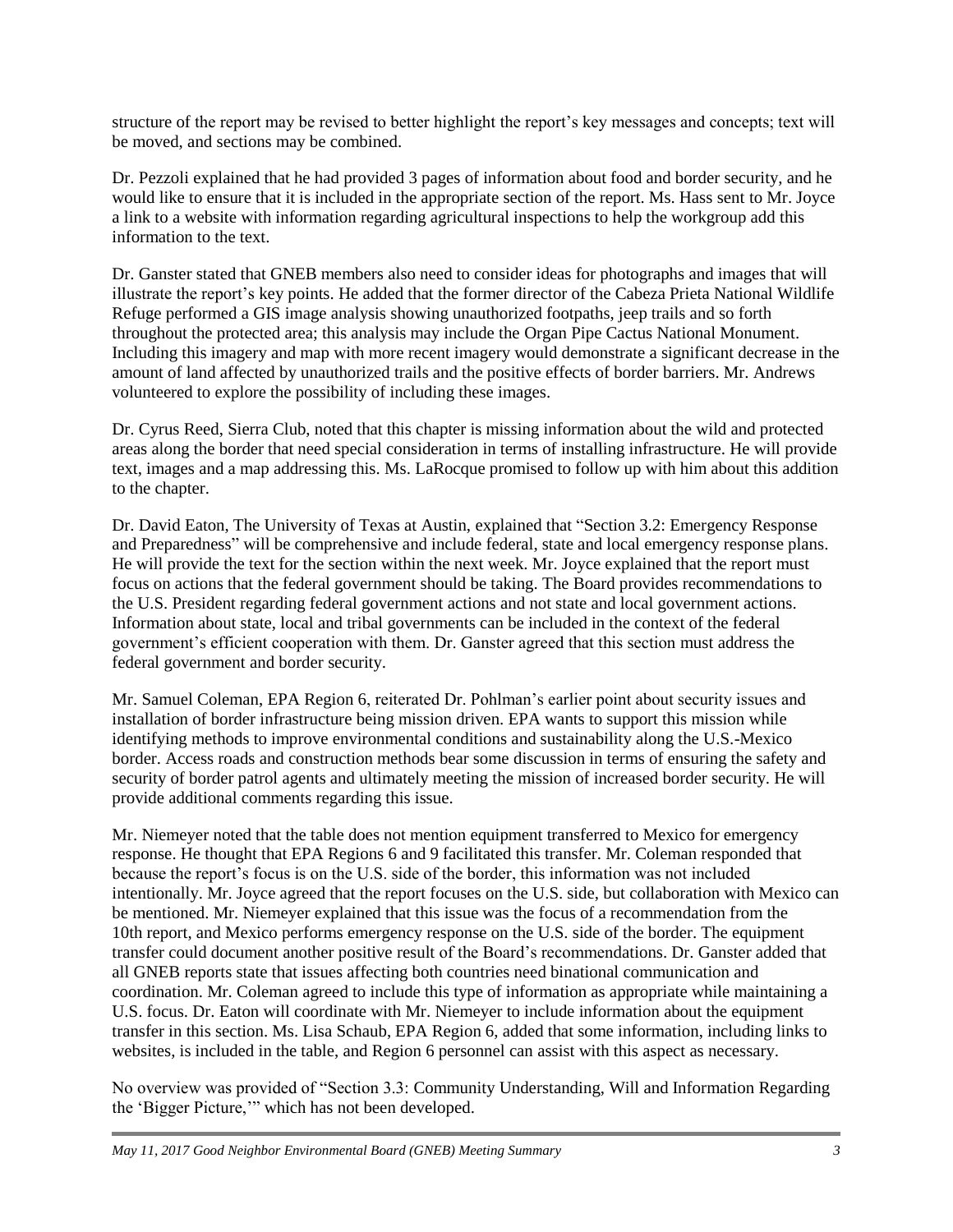Mr. Gilbert Anaya, IBWC, provided an overview of "Section 3.4: Water Management, Trash Control and Sediment Management." The workgroup approached this topic by describing case studies in three diverse geographic areas along the U.S.-Mexico border. Strategies and recommendations were included in the text. The Laredo area was selected because it contains urban centers on both sides of the border without a fence or a wall; the river is the primary barrier. The U.S. Department of Agriculture (USDA) is working with the city of Laredo, Texas, to improve habitat and security issues in the area. The focus of the Nogales case study is trash issues. The case study devoted to New River, California, focuses on water quality issues, including the highly contaminated surface waters to which agents are exposed. The Big Bend National Park in Texas also could have been used as a water quality case study. Ms. Edna Mendoza, Arizona Department of Environmental Quality, added that she is obtaining permission from the city of Nogales, Arizona, to include photographs in this section.

### **Discussion of Integrated Draft Report**

### Message and Tone

Dr. Pezzoli liked the title of the report and appreciated the table that DHS personnel had developed. One option for the report is to identify the effects of the recommendations from the 10th report. He would like the table to include a preface that speaks to this point. He noted that he had circulated comments about the draft report via email, including a comment suggesting that the affirmative statement on page 9 that speaks to outcomes be softened. Also, the report's mission must be stated succinctly. He developed a few questions that speak to whether the report should address the relationship of border security to the forms of security NSF is amplifying as a broader form of security (i.e., discussing food, water and energy security in addition to the security issues of drugs, weapons and illegal immigrants).

Dr. Wilder commented that the GNEB members must decide on the tone and key messages of the report. Although environmental challenges are mentioned in the first chapter, this concept must be developed further; the environmental challenges should drive the report. The report must address the Board's specific charge, mission and expertise, which is the environment. Also, the report must not endorse one type of security over another or voice an opinion about security itself. The focus must remain on the environmental aspects of security, including implementing security in the most environmentally responsible and sustainable manner. Specific areas of focus can include fire, flood, drought and wildlife, as some sections already address. Defining the term "security" is important. Currently, the report focuses on a more narrow definition of security. Pages 20 to 36 include discussions of a border wall and the environmental effects of current and proposed infrastructure; GNEB must decide how to approach the issue of the proposed border wall. Because the government has released a Request for Proposals and is receiving proposals from companies bidding to build a border wall, the Board reasonably could use the actual proposed border wall structure to discuss potential effects from a scientific perspective, emphasizing the effects on plants, animals, marine environments and communities. Available information about the current border fence also could be used to discuss environmental effects. The report should explore sustainable alternatives when possible.

Ms. LaRocque and Dr. Pezzoli agreed with Dr. Wilder's comments. Ms. LaRocque added that the report should highlight the importance of all federal agencies in providing border security. Ms. Hass replied that Chapter 1 is incomplete as is, and will highlight the security roles of all agencies when it is complete.

Dr. Pohlman pointed out the inconsistency of terms (e.g., immigrant versus migrant) throughout the report. Ms. Hass agreed that one term should be used. Dr. Ganster noted that academia uses the term "unauthorized migrant." Also, the terms "wall" and "fence" are used differently depending on the perspective. In response to Mr. Niemeyer's suggestion to use the term "tactical infrastructure," Dr. Pohlman explained that this is a blanket term that includes towers and all other infrastructure. A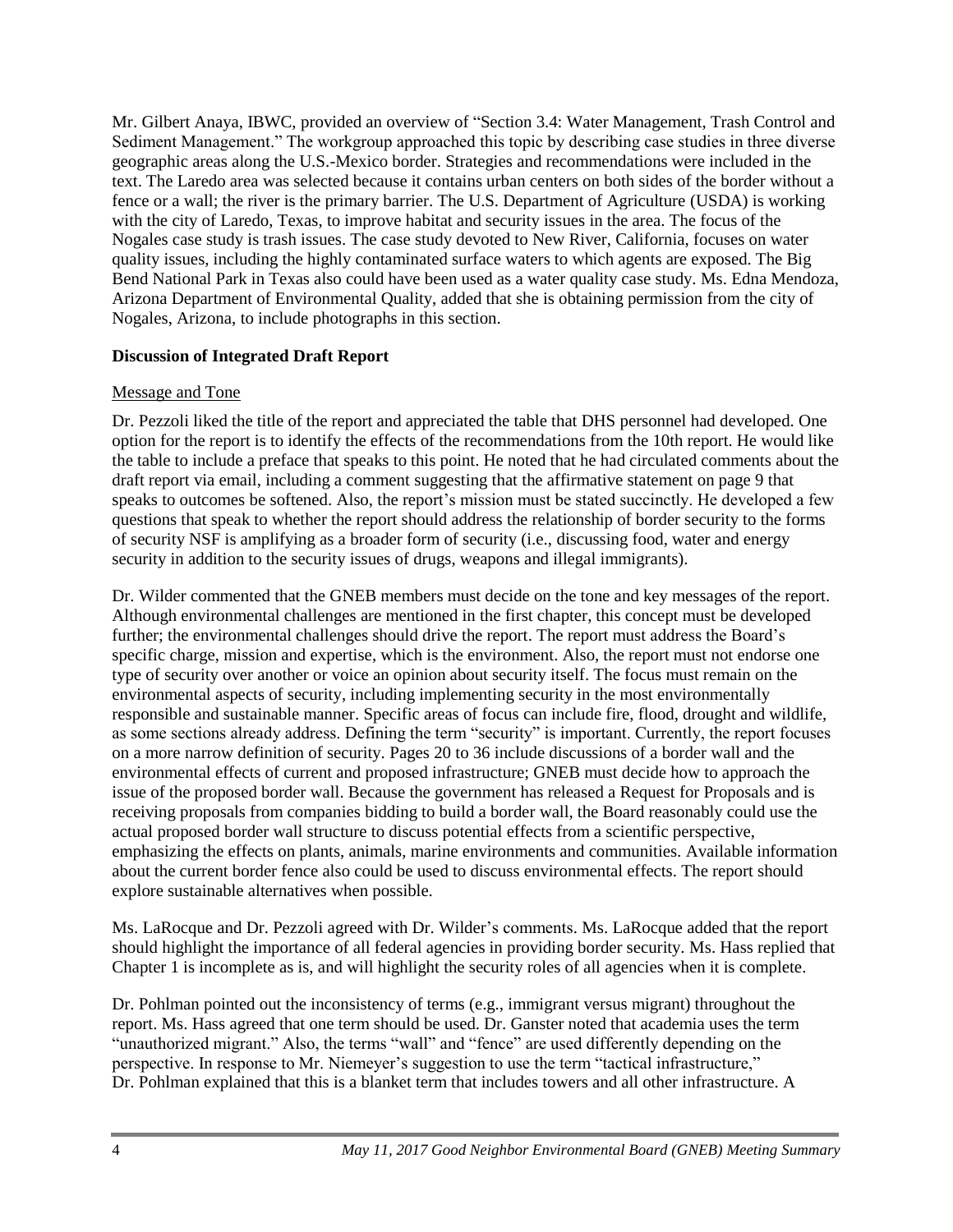GNEB member suggested using the terms "existing fence" and "proposed wall" because the overarching term "barriers" also includes vehicle and other types of barriers. Dr. Pezzoli noted the need to develop a short list (i.e., five or so) of key terms. It is important to get the nomenclature right so that readers are clear of the Board's meaning while ensuring that the report does not get mired in terminology.

# Chapter 1

Mr. Niemeyer noted that the number of border miles mentioned on page 9 needs to be confirmed. He suggested including the letter from the Board's 13th report, to which Dr. Ganster agreed.

Dr. Wilder thought that a glossary of types of infrastructure should be included. Dr. Ganster replied that the report could refer to areas of the border with highly developed infrastructure (e.g., San Diego-Tijuana) as a generic example of what might be built in other areas. This would allow the Board to avoid speculating about the specific design.

Dr. Pohlman reiterated that the workgroup is awaiting input from the states of California and New Mexico; the information received from the states of Arizona and Texas has been incorporated.

Dr. Pezzoli pointed to page 11, line 20: "With the deployment of more agents, better infrastructure, and more powerful technology after the 9/11 attacks, the downward trend in apprehensions has been dramatic." He stated the need to be clear about the specific reasons for the downward trend so that the Board did not expose itself to criticism for erroneously subscribing the downward trend solely to the deployment of more agents. A GNEB member added that good data are available from the Mexican Migration Project, which is co-directed by Jorge Durand and Douglas Massey at Princeton University. Mr. Niemeyer will provide to Dr. Pohlman a chart and table that show apprehensions versus miles of border fence constructed; he described them as "powerful" in highlighting this point.

Ms. Jeanne Eckhart, EPA Region 6, explained that she is consulting with EPA's border offices and the Border 2020 representatives at Headquarters regarding any language about Border 2020 included in the report. She had received a recommendation to add an example, such as the Mariposa Port of Entry and effects on air quality, to the "Making Travel Faster at the Border" section on page 9. She was unsure whether the information promised from the Department of Transportation had been included in this chapter. A GNEB member suggested adding a reference to the Board's report on climate change to this section. Dr. Ganster agreed that the chapter would be strengthened by the inclusion of specific examples in various sectors. Dr. Pohlman agreed to add examples.

Dr. Pezzoli cited lines 32–37 on page 12: "The Strategic Plan recognizes that the security of the border cannot be achieved by only enforcement activities located at the physical border, such as routine patrols deployed from 135 border patrol stations, and six substations on the northern and southern borders. For that reason, some of USBP's enforcement operations take place away from the physical border, at interior checkpoints, and in ancillary areas." These succinctly stated points are good for the narrative. A GNEB member noted that these lines were obtained from an article that could be used to support additional arguments; much of the information is on the DHS website, which will be helpful for the editing team.

Ms. Mendoza suggested adding information about USDA's stormwater partnership and IBWC's binational technical committee on flooding to the "GNEB 10th Report Status Update" table on page 43 under "Projects and Partnerships." Mr. Anaya will add information about IBWC partnerships.

# Chapter 2

A Board member wondered whether any government service provided an easily accessible list of all current border infrastructure (e.g., exact number of miles of vehicle barriers in Arizona). Dr. Ganster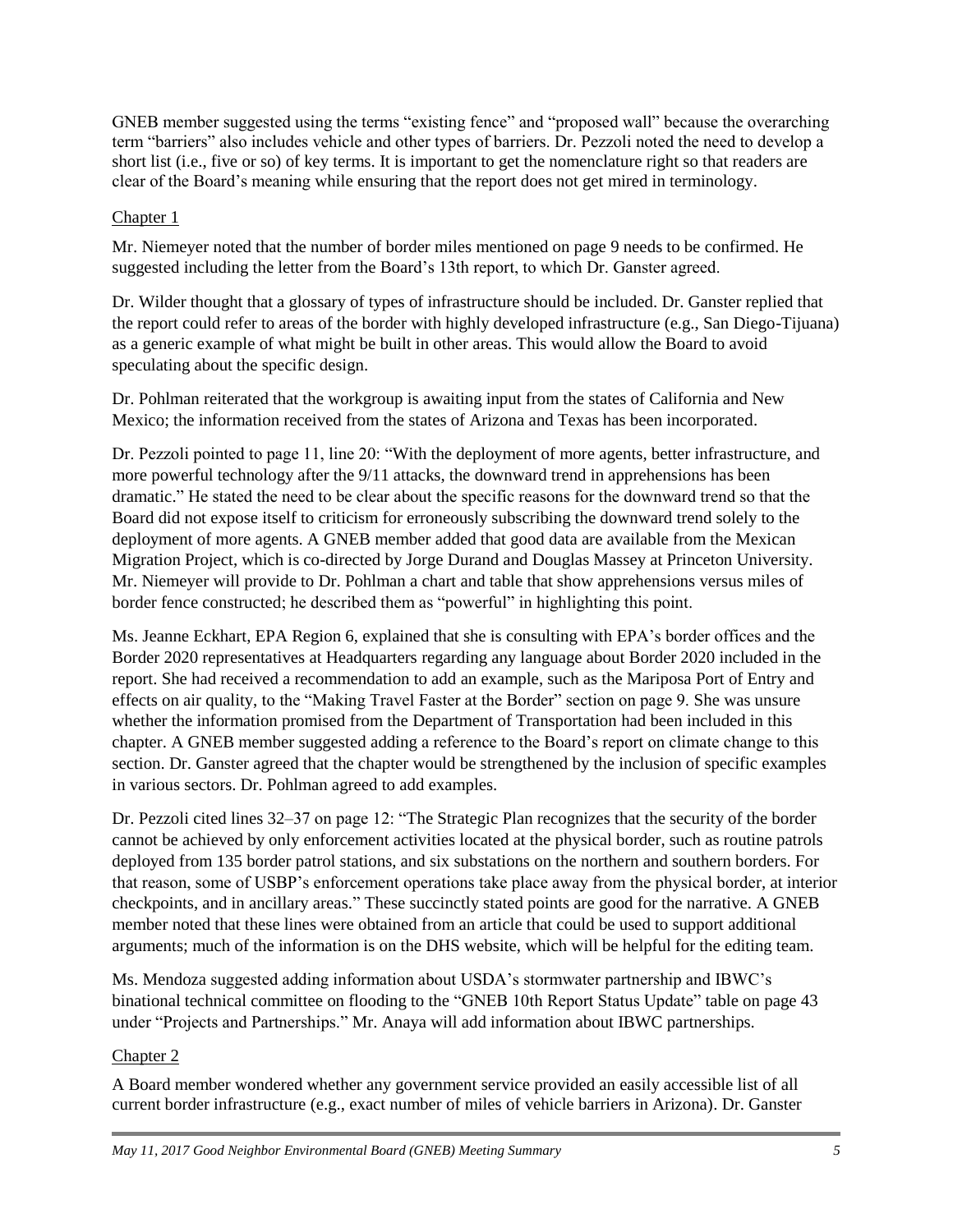responded that the U.S. Government Accountability Office reports discuss the infrastructure. Dr. Pohlman thought that this type of information might be available in articles and on the DHS website. Ms. Hass will find this information and provide a link to any pertinent information. Ms. Mendoza thought that it would be beneficial to include a chart with this information and definitions of types of infrastructure. Dr. Ganster added that photographs or illustrations of each type also could be included. Ms. Hass explained that the U.S. Customs and Border Patrol Flicker account has these types of images.

# Chapter 3

Dr. Ganster thought that Section 3.1 needed additional descriptions about wildlife migration. Ms. LaRocque acknowledged that this was missing and will add more information on this topic. Dr. Wilder noted that good scientific literature on this topic exists about wildlife movement in the border area. For example, the Sierra Club produced a 2006 film entitled *Wild Versus Wall*. The Sky Island Alliance in the Sonora era is another example. Ms. Mendoza added that additional information could be found in the GNEB report on ecosystem services. Dr. Wilder added that in addition to wildlife, approximately 200 people die in the desert each year; these deaths are part of the broader picture of ecosystem services on the border. An EPA staff member from Region 6 commented that more information about how these deaths relate to border infrastructure issues would be needed to tie them into the report topic. Dr. Ganster added that it would be helpful to explore global examples of border ecosystem services (e.g., Israel, Hungary).

Mr. Niemeyer stated that Section 3.2 needs to highlight the La Paz Agreement and sister-city agreements. He will provide this text. Invasive species are another significant problem along the Rio Grande. Mr. Niemeyer cited an invasive cactus species that grows to 15 feet. It affects border security because unauthorized migrants hide in the cacti; the species also consumes a copious amount of water, which adds stress to residents, emergency response and other efforts, and ecosystem services. He will provide text for a text box about invasive species. A GNEB member recommended including information about actions USDA's Animal and Plant Health Inspection Service is taking to control the invasive species. Dr. Ganster added that *Arundo donax* vegetation removal and subsequent restoration along the Colorado River would be an interesting comparison; the removal has increased visibility for border patrol agents. Mr. Niemeyer cited a *New York Times* article that described the burning of 110 acres along the Rio Grande to remove *A. donax.* A GNEB member added that Dr. Francisco Zamora-Arroyo of the Sonoran Institute, a Board member who was unable to be present on the teleconference, could provide information about the Colorado River restoration project. Ms. Eckhart volunteered to assist Mr. Niemeyer, if needed.

GNEB members did not provide additional comments regarding Sections 3.3 or 3.4.

# General

Mr. Niemeyer thought that a background section on the border needed to be included in the report. Mr. Joyce agreed, noting that each report should be a stand-alone document and provide context about the border. Mr. Niemeyer volunteered to update the background information contained in past reports; Dr. Ganster will provide input.

# **Next Steps and Schedule**

Mr. Joyce reiterated that all text must be sent to him, Dr. Ganster, Dr. Wilder and Ms. Kristen LeBaron at The Scientific Consulting Group, Inc. no later than Friday, May 26, 2017. The text does not need to be polished, as heavy editing will occur, and the report may be reorganized. Substantive material that provides the basis of the report should be the focus when developing additional text. The Board will need to meet via teleconference in early July to discuss the report. The final draft of the report must be ready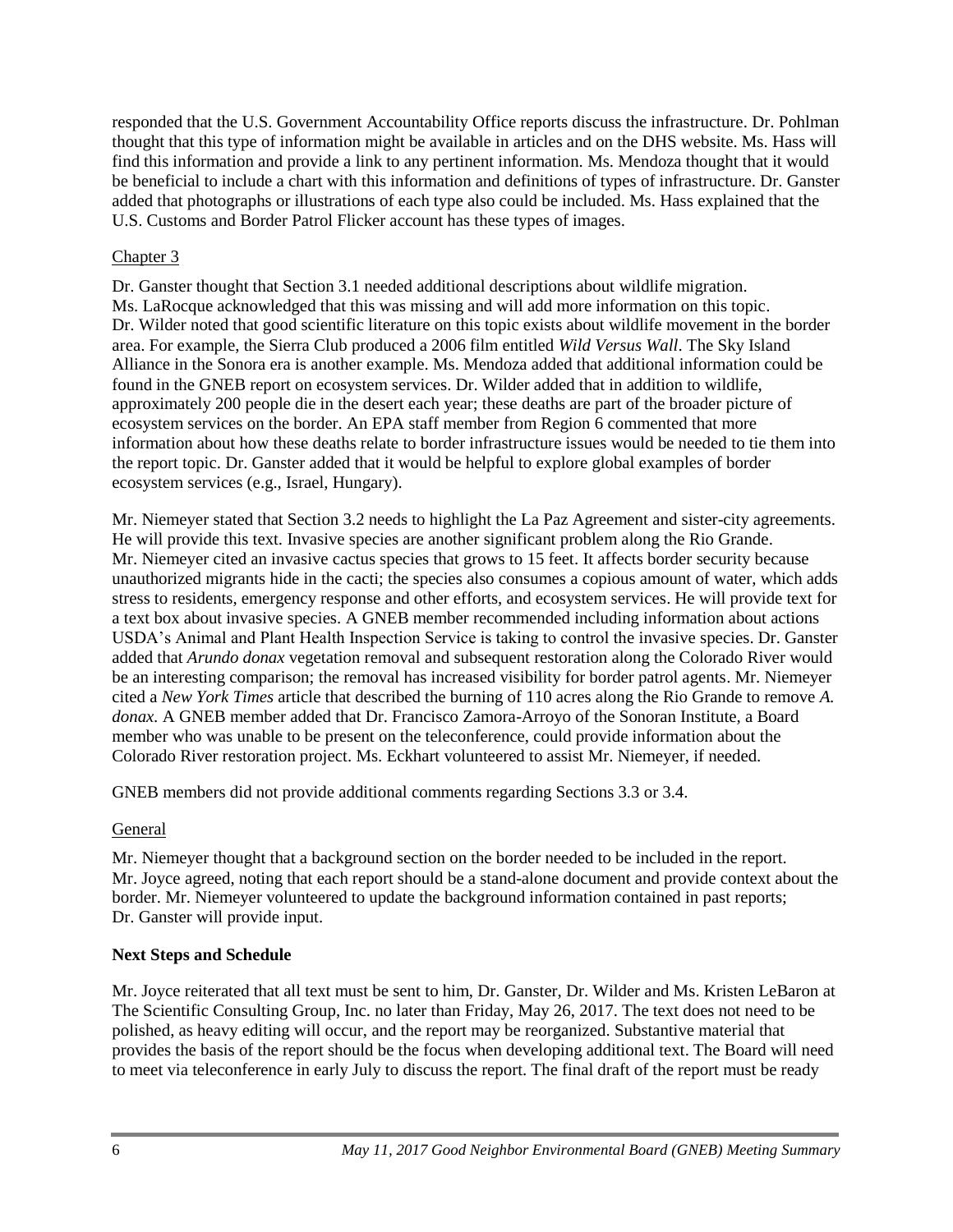by mid-August because the GNEB members will need to approve the report during the teleconference scheduled for September 7, 2017.

Mr. Joyce instructed the members to add additional text and comments into the current draft using the "track changes" feature of Microsoft Word. Ms. LeBaron then will be able to collate all of the versions into one document for Drs. Ganster and Wilder to edit.

# **Adjournment**

Dr. Ganster thanked the GNEB members for their input during the teleconference. The meeting was adjourned at 2:24 p.m. EDT.

# **Action Items**

- GNEB members will review the information presented in the "GNEB 10th Report Status Update" table, which begins on page 38 of the current report draft, to ensure its accuracy.
- $\triangleright$  GNEB members will provide ideas for photographs and images that will illustrate the various key points of the report.
- $\triangleright$  The following GNEB members and associated staff will provide additional information/feedback:
	- Ms. Hass and other GNEB members will help to develop Chapter 2.
	- Mr. Andrew will provide additional information about the Organ Pipe Cactus National Monument for Section 3.1, including the potential of including GIS imagery.
	- The information that Ms. Hass sent regarding DHS agricultural inspections will be forwarded to the workgroup that is developing the section on agriculture.
	- Dr. Reed will provide text, images and a map regarding wild and protected places along the border that need special consideration in terms of installing infrastructure; Ms. LaRocque will follow up with him.
	- Mr. Coleman will provide comments regarding EPA's support of increased border security while identifying methods to improve environmental conditions and sustainability. He will include information about binational efforts while maintaining a focus on the U.S. side of the border.
	- Dr. Eaton will coordinate with Mr. Niemeyer to include information about the emergency response equipment transfer in this section; Region 6 personnel can assist with this aspect as necessary.
	- Mr. Niemeyer will provide to Dr. Pohlman a chart and table that show apprehensions versus miles of border fence constructed.
	- Ms. Eckhart will consult EPA's border offices and the Border 2020 representatives at Headquarters regarding the language about Border 2020.
	- Dr. Pohlman will include appropriate examples from different sectors in Chapter 1.
	- Mr. Anaya will add information about IBWC partnerships to the "GNEB 10th Report Status" Update" table on page 43.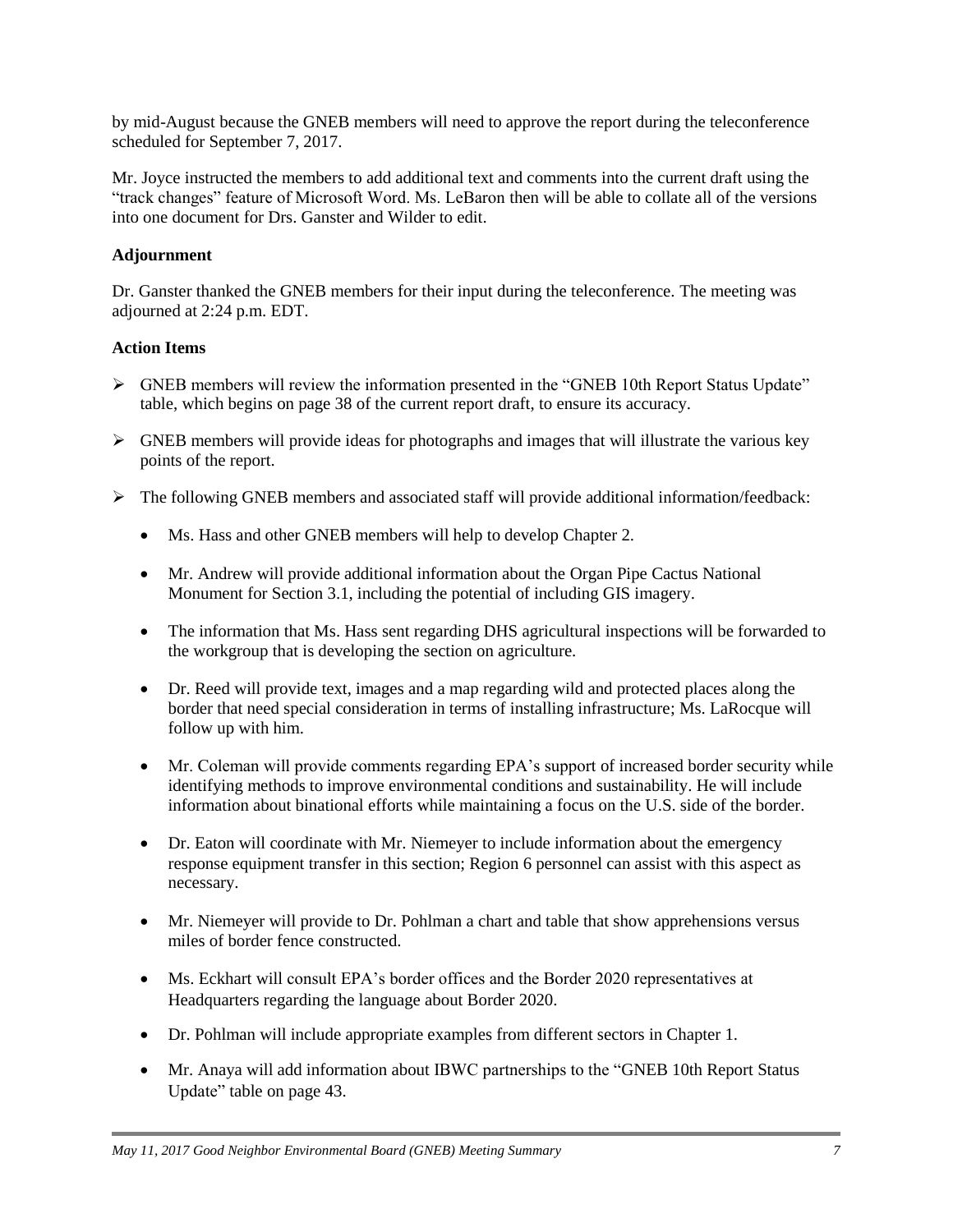- Ms. Hass will find information about specific current border infrastructure and provide a link to any pertinent information.
- Ms. LaRocque will add descriptions about wildlife migration in Section 3.1.
- Mr. Niemeyer will provide text for Section 3.2 that highlights the La Paz Agreement and sistercity agreements.
- Mr. Niemeyer will provide text for a text box about invasive species.
- Mr. Niemeyer will develop a background section on the border and its context; Dr. Ganster will provide input.
- All revised sections of the report must be sent via email to Dr. Ganster, Dr. Wilder, Mr. Joyce and Ms. LeBaron *no later than Friday, May 26, 2017*.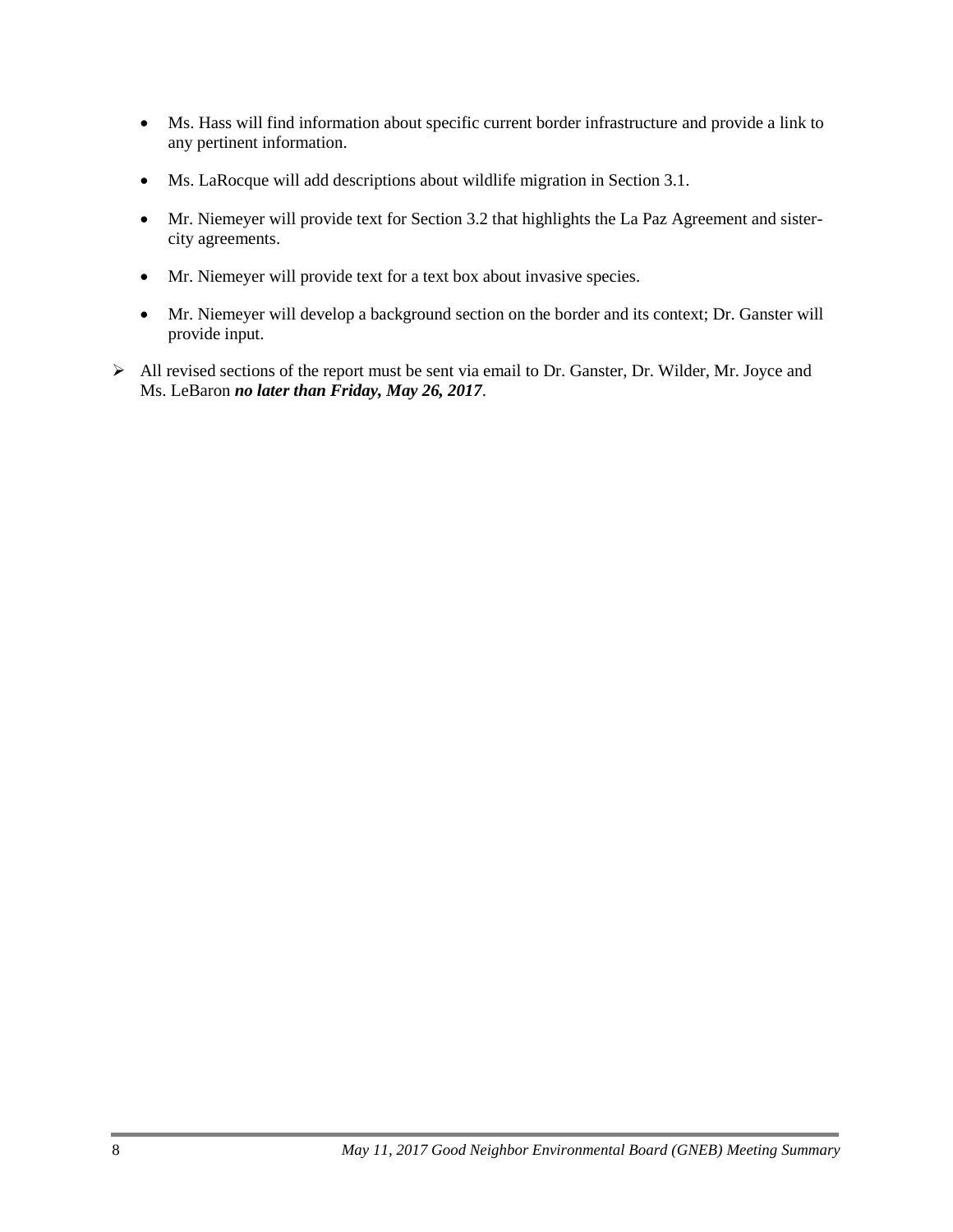#### **Appendix A: Meeting Participants**

### **Chair**

**Paul Ganster, Ph.D. Director** 

Institute for Regional Studies of the Californias San Diego State University San Diego, CA

#### **Nonfederal, State, Local and Tribal Members**

#### **David J. Eaton, Ph.D.**

Bess Harris Jones Centennial Professor LBJ School of Public Affairs The University of Texas at Austin Austin, TX

#### **Lisa LaRocque**

Sustainability Officer Public Works Department City of Las Cruces Las Cruces, NM

#### **Edna A. Mendoza**

**Director** Office of Border Environmental Protection Arizona Department of Environmental Quality Tucson, AZ

#### **Federal Members**

#### *U.S. Department of Agriculture* **Salvador Salinas**

Texas State Conservationist Natural Resources Conservation Service U.S. Department of Agriculture Temple, TX

#### *U.S. Department of Commerce—National Oceanic and Atmospheric Administration*

**Jeff Payne, Ph.D.** Acting Director Office for Coastal Management National Oceanic and Atmospheric Administration U.S. Department of Commerce Mount Pleasant, SC

### **Keith Pezzoli, Ph.D.**

Teaching Professor, Department of Communication Director, Urban Studies and Planning Program University of California, San Diego La Jolla, CA

#### **Cyrus B. H. Reed, Ph.D.**

Conservation Director Lone Star Chapter Sierra Club Austin, TX

#### **Margaret Wilder, Ph.D.**

Associate Professor School of Geography and Development Center for Latin American Studies University of Arizona Tucson, AZ

### *U.S. Environmental Protection Agency* **Samuel Coleman, P.E.**

Deputy Regional Administrator Region 6 U.S. Environmental Protection Agency Dallas, TX

# *U.S. Department of Homeland Security*  **Teresa R. Pohlman, Ph.D., LEED, AP**

Executive Director Sustainability and Environmental Programs Undersecretary for Management U.S. Department of Homeland Security Washington, D.C.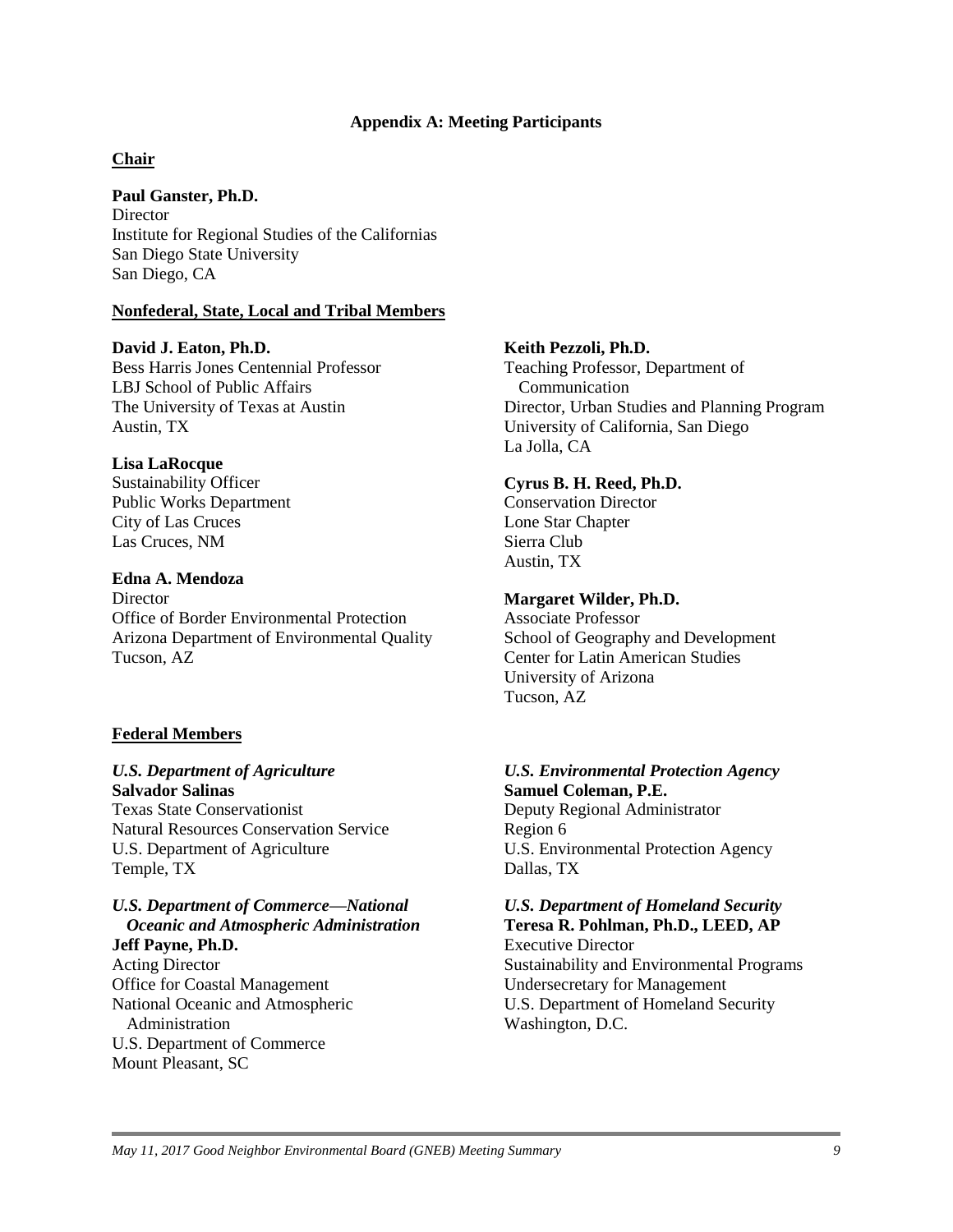#### *U.S. Department of the Interior* **Jonathan Andrew**

Interagency Borderlands Coordinator Office of the Secretary U.S. Department of the Interior Washington, D.C.

# *International Boundary and Water*

# *Commission*

**Gilbert Anaya** Division Chief Environmental Management Division United States Section International Boundary and Water Commission El Paso, TX

# **Nonfederal Alternate**

### **Stephen M. Niemeyer, P.E.**

Border Affairs Manager and Colonias Coordinator Intergovernmental Relations Division Texas Commission on Environmental Quality Austin, TX

### **Federal Alternates**

# *U.S. Department of Homeland Security* **Jennifer Hass, J.D.**

Environmental Planning and Historic Preservation Program Manager Office of the Chief Readiness Support Officer U.S. Department of Homeland Security Washington, D.C.

*U.S. Department of State* **Beverly Mather-Marcus** Energy and Environment Officer Office of Mexican Affairs U.S. Department of State Washington, D.C.

*U.S. Department of State*

Border Affairs Coordinator Office of Mexican Affairs U.S. Department of State

*U.S. Department of Transportation*

Federal Highway Administration U.S. Department of Transportation

U.S.-Mexico Border Planning Coordinator

**Hillary Quam**

Washington, D.C.

**Sylvia Grijalva**

Phoenix, AZ

# **U.S. Environmental Protection Agency Regional Office Participants**

#### *Region 3*

**Jose Redmond** Region 3 U.S. Environmental Protection Agency Philadelphia, PA

### *Region 6*

**Jeanne Eckhart** Environmental Scientist Region 6 U.S. Environmental Protection Agency Dallas, TX

### **Lisa Schaub**

Region 6 U.S. Environmental Protection Agency Dallas, TX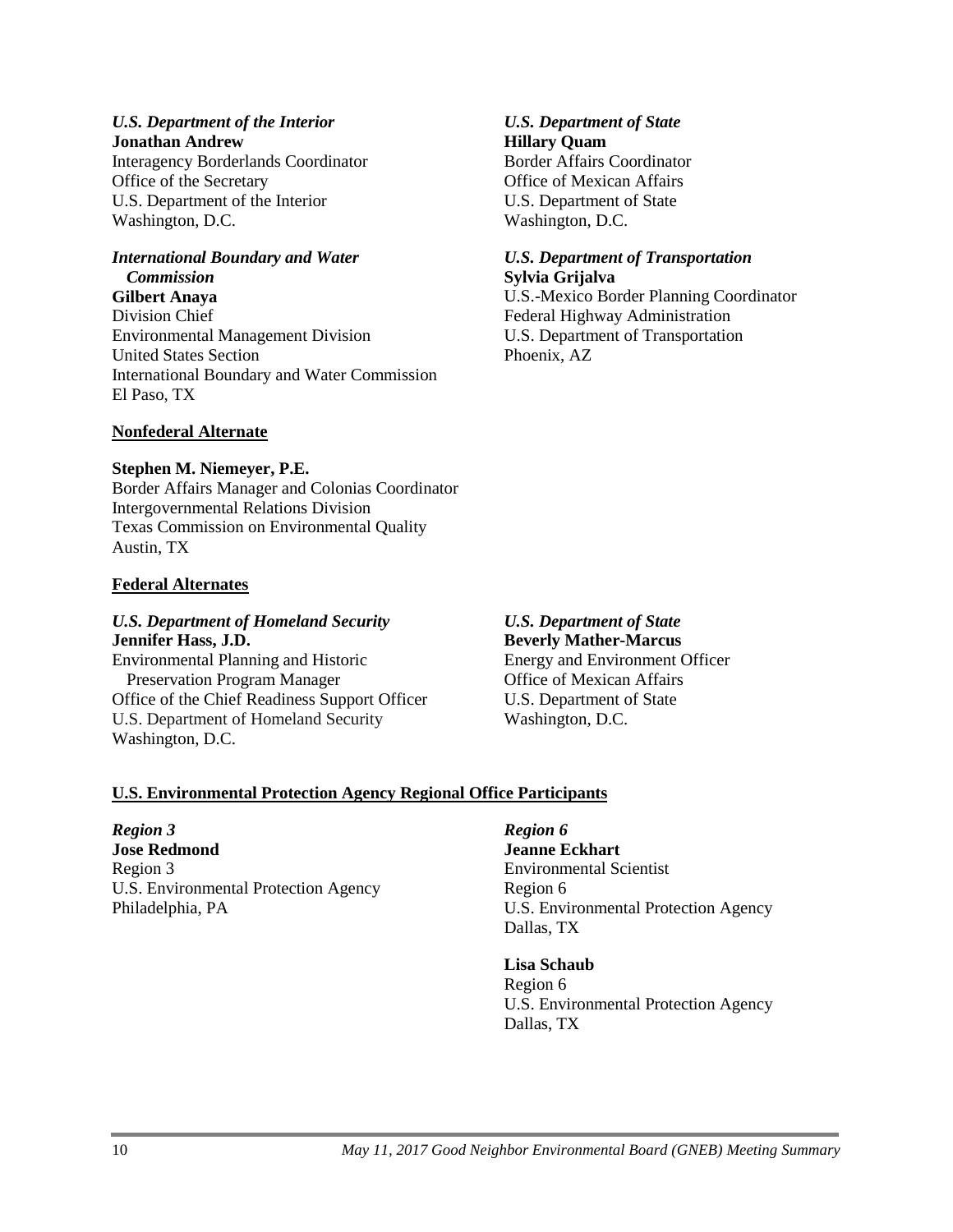### **U.S. Environmental Protection Agency Headquarters Participant**

#### **Mark Joyce**

Associate Director Federal Advisory Committee Management Division Office of Administration and Resources Management U.S. Environmental Protection Agency Washington, D.C.

#### **Other Participants**

**Kristin Marshall** Environmental Scientist The Boeing Company Auburn, WA

**Amena Saiyid** Reporter Bloomberg BNA Arlington, VA

### **Contractor Support**

#### **Kristen LeBaron**

Senior Science Writer/Editor The Scientific Consulting Group, Inc. Gaithersburg, MD

# **Maria Osvald**

Director of Editorial Services The Scientific Consulting Group, Inc. Gaithersburg, MD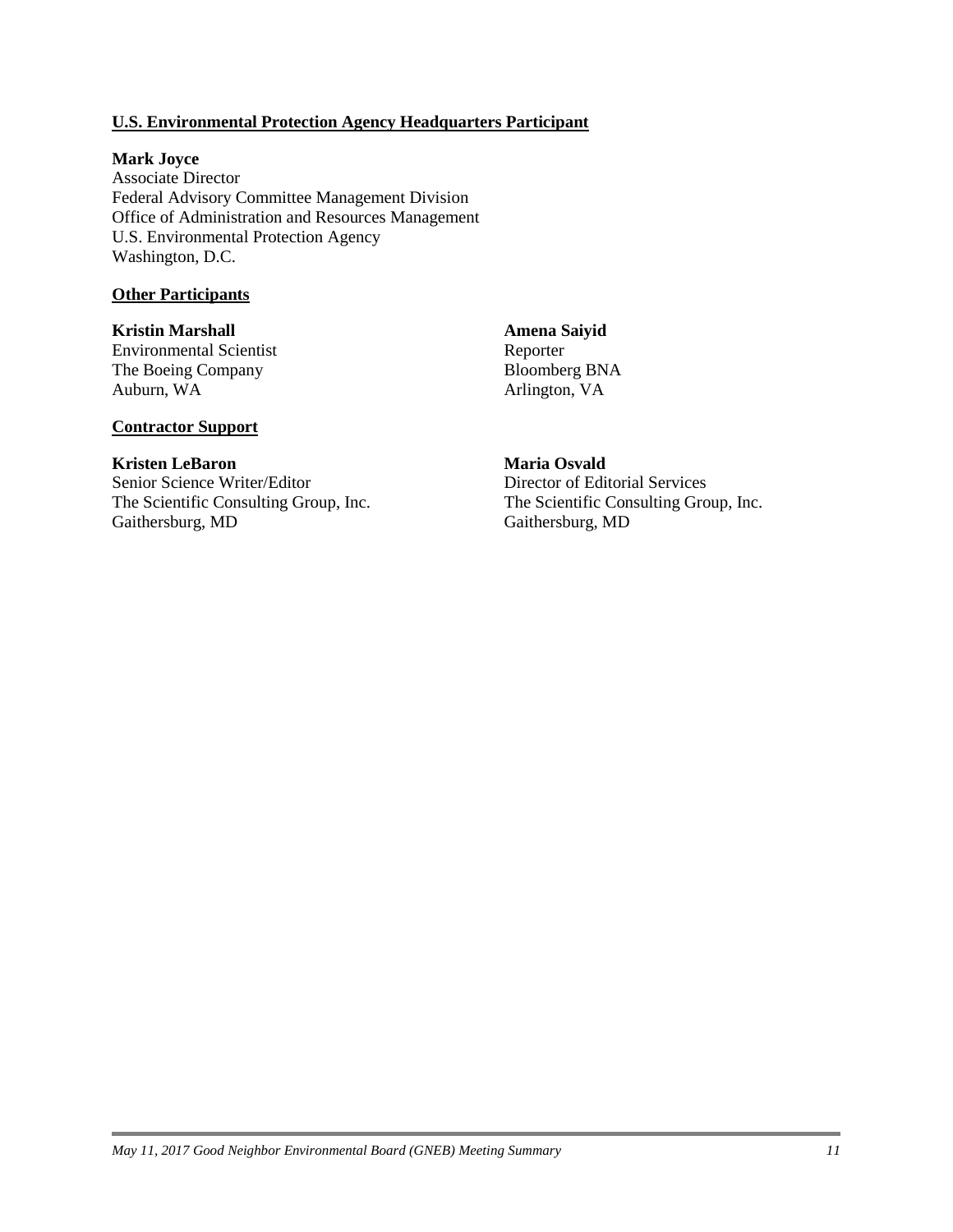### **Appendix B: Teleconference Agenda**



# Good Neighbor Environmental Board Public Teleconference Discussion of Draft Report on Environmental Protection and Security In the U.S.–Mexico Border Region

May 11, 2017 12:00 p.m. – 4:00 p.m. EDT AGENDA

| $12:00-12:30$ p.m. | Welcome, Introductions and Overview of Agenda                                          |
|--------------------|----------------------------------------------------------------------------------------|
|                    | Mark Joyce, Acting Designated Federal Officer, U.S. Environmental Protection<br>Agency |
|                    | Paul Ganster, Chair, Good Neighbor Environmental Board<br>٠                            |
|                    | Board introductions<br>$\bullet$                                                       |
| $12:30-1:30$ p.m.  | Review of Workgroup Text: Key Issues, Major Findings, Initial Recommendations          |
|                    | Retrospective and Context                                                              |
|                    | Infrastructure                                                                         |
|                    | <b>Ecosystem Management</b><br>$\bullet$                                               |
|                    | <b>Emergency Response and Preparedness</b><br>٠                                        |
|                    | Water Management, Trash Control, and Sediment Management<br>٠                          |
| $1:30-3:30$ p.m.   | Discussion of Integrated Draft Report                                                  |
|                    | <b>Needed Revisions</b><br>٠                                                           |
|                    | <b>Sources for Additional Material</b>                                                 |
|                    | Engaging Outside Experts to Help Augment Existing Text                                 |
| $3:30-4:00$ p.m.   | Next Steps and Schedule                                                                |
| $4:00$ p.m.        | Adjournment                                                                            |